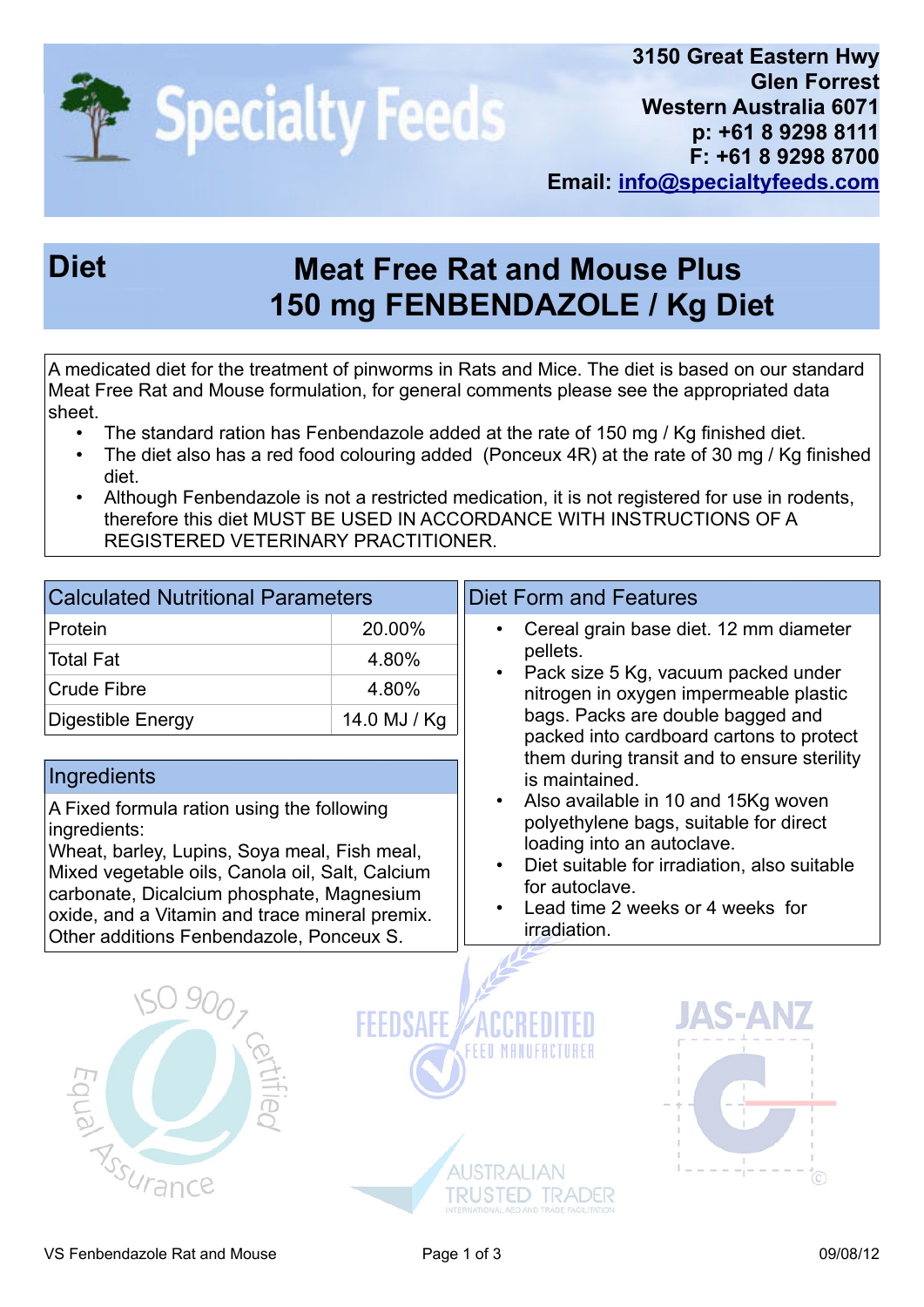| <b>Added Vitamins</b>            |                         | <b>Calculated Total Minerals</b>                 |                     |
|----------------------------------|-------------------------|--------------------------------------------------|---------------------|
| Vitamin A (Retinol)              | 10 000 IU/Kg            | Calcium                                          | 0.80%               |
| Vitamin D (Cholecalciferol)      | 2 000 IU/Kg             | Phosphorous                                      | 0.70%               |
| Vitamin E (a Tocopherol acetate) | 100 mg/Kg               | Magnesium                                        | 0.20%               |
| Vitamin K (Menadione)            | 20 mg/Kg                | Sodium                                           | 0.20%               |
| Vitamin B1 (Thiamine)            | 80 mg/Kg                | Potassium                                        | 0.70%               |
| Vitamin B2 (Riboflavin)          | 30 mg/Kg                | Sulphur                                          | 0.20%               |
| Niacin (Nicotinic acid)          | 100 mg/Kg               | Iron                                             | 590 mg/Kg           |
| Vitamin B6 (Pryridoxine)         | 25 mg/Kg                | Copper                                           | 24 mg/Kg            |
| <b>Calcium Pantothenate</b>      | 50 mg/Kg                | lodine                                           | $0.5$ mg/Kg         |
| <b>Biotin</b>                    | 300 ug/Kg               | Manganese                                        | 115 mg/Kg           |
| <b>Folic Acid</b>                | 5.0 mg/Kg               | Cobalt                                           | $1.0$ mg/Kg         |
| Vitamin B12 (Cyancobalamin)      | 150 ug/Kg               | Zinc                                             | 90 mg/Kg            |
|                                  |                         | Molybdenum                                       | $1.2 \text{ mg/Kg}$ |
| <b>Added Trace Minerals</b>      |                         | Selenium<br>$0.4$ mg/Kg                          |                     |
| Magnesium                        | 100 mg/Kg               | Cadmium                                          | $0.04$ mg/Kg        |
| Iron                             | 70 mg/Kg                |                                                  |                     |
| Copper                           | 16 mg/Kg                | <b>Calculated Total Vitamins</b>                 |                     |
| lodine                           | $0.5$ mg/Kg             | Vitamin A (Retinol)                              | 19 500 IU/Kg        |
| Manganese                        | 70 mg/Kg                | Vitamin D (Cholecalciferol)                      | 2 000 IU/Kg         |
| Zinc                             | 60 mg/Kg                | Vitamin E (a Tocopherol acetate)<br>110 mg/Kg    |                     |
| Molybdenum                       | $0.5$ mg/Kg             | Vitamin K (Menadione)                            | 20 mg/Kg            |
| Selenium                         |                         | 0.1 mg/Kg   Vitamin C (Ascorbic acid)<br>No data |                     |
|                                  |                         | Vitamin B1 (Thiamine)                            | 80 mg/Kg            |
| <b>Calculated Amino Acids</b>    | Vitamin B2 (Riboflavin) |                                                  | 30 mg/Kg            |
| Valine                           | 0.87%                   | Niacin (Nicotinic acid)                          | 145 mg/Kg           |
| Leucine                          | 1.40%                   | Vitamin B6 (Pryridoxine)                         | 28 mg/Kg            |
| Isoleucine                       | 0.80%                   | <b>Pantothenic Acid</b>                          | 60 mg/Kg            |
| <b>Threonine</b>                 | 0.70%                   | <b>Biotin</b>                                    | 410 ug/Kg           |
| Methionine                       | 0.30%                   | <b>Folic Acid</b>                                | 5 mg/Kg             |
| Cystine                          | 0.30%                   | Inositol<br>No data                              |                     |
| Lysine                           | 0.90%                   | Vitamin B12 (Cyancobalamin)                      | 150 ug/Kg           |
| Phenylalanine                    | 0.90%                   | <b>Choline</b>                                   | 1 600 mg/Kg         |
| <b>Tyrosine</b>                  | 0.50%                   | EED MANUFACTII                                   |                     |
| Tryptophan                       | 0.20%                   |                                                  |                     |
| <b>Histidine</b>                 | 0.53%                   |                                                  |                     |
|                                  |                         |                                                  |                     |
| <b>Assurance</b>                 |                         |                                                  | $\circled{c}$       |